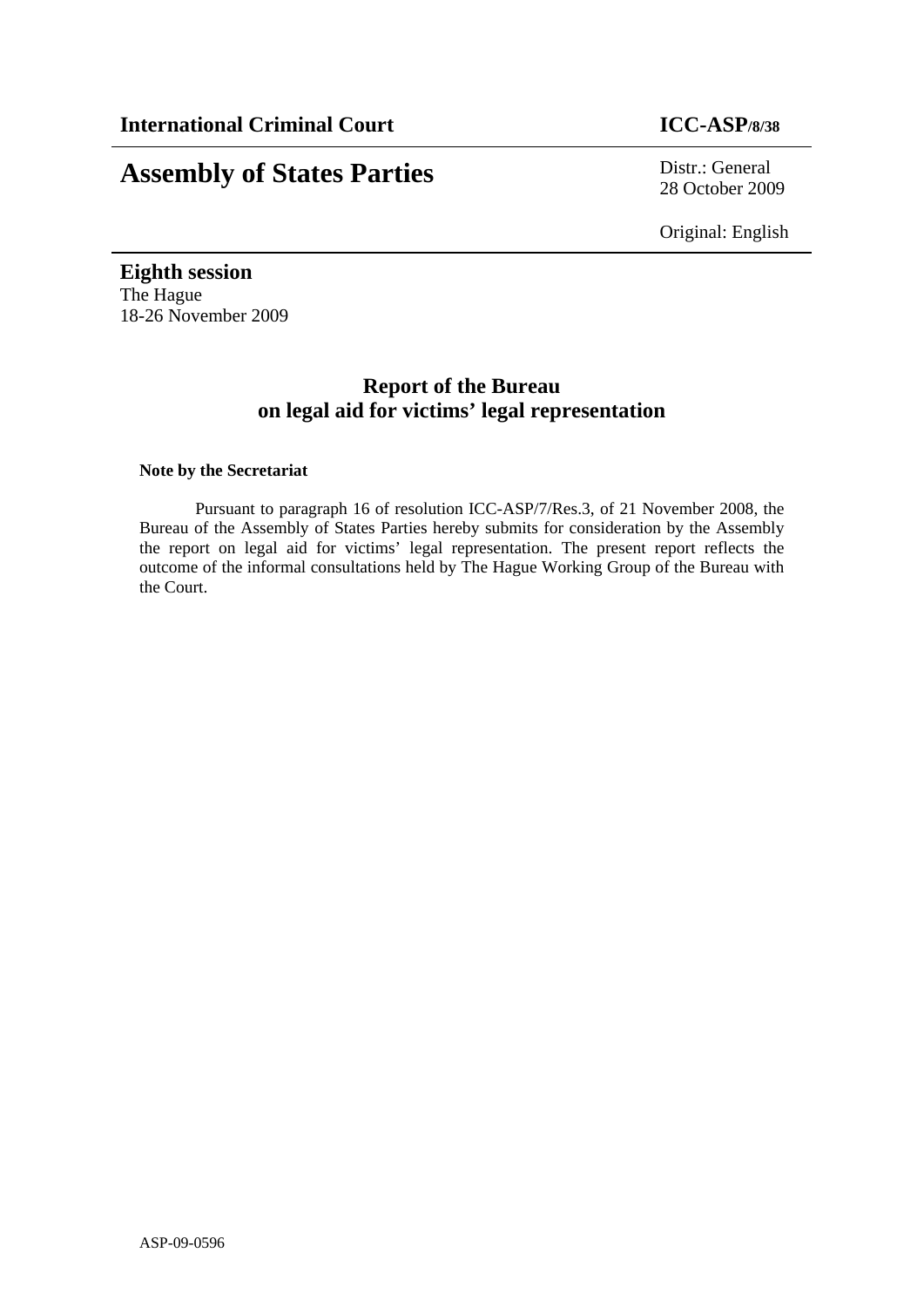## **Report of the Bureau on legal aid for victims' legal representation**

## **A. Introduction**

1. The present report is submitted pursuant to the mandate given to the facilitator, Ms Yolande Dwarika (South Africa), on the issue of legal aid for victims' legal representation.

2. It will be recalled that the seventh session of the Assembly of States Parties ("the Assembly"), in its resolution ICC-ASP/7/Res.3, "Strengthening the International Criminal Court and the Assembly of States Parties", the Assembly invited the Court, taking into account the comments of the Committee on Budget and Finance ("the Committee"), to present to the Assembly at its eighth session an updated report on the legal and financial aspects for funding victims' legal representation before the Court. The Assembly also invited the Court to, "engage in constructive dialogue with States Parties on this issue in a timely manner, allowing for a proper review by the Committee on Budget and Finance at its twelfth and thirteenth sessions".<sup>1</sup>

3. At its eleventh session, the Committee drew attention to a range of issues pertaining to legal aid. In relation to legal aid for victims' legal representation the Committee recommended that the Court and the Assembly consider the possibility of having one legal team for victims per case. The Committee recognized that these questions involved important legal principles and practical considerations. However, given the likelihood that legal aid for victims' participation would be a long-term and significant cost driver for the Court, the Committee strongly recommended that the Assembly enter into a detailed dialogue with the Court on the legal and financial aspects of victims' participation. The Committee indicated its willingness to continue to assist the Assembly on the financial aspects of the full range of legal aid matters.<sup>2</sup>

4. The Committee, at its twelfth session, welcomed the information provided by the facilitator and the Court. While noting that the discussions in The Hague Working Group of the Bureau ("the Working Group") were still at a preliminary stage, the Committee suggested that the Working Group integrate the cost implications of the different options as part of its consideration. In this regard, the Committee also suggested that the Working Group continue to consider the possible uses of the Office of Public Counsel for Victims (OPCV). Furthermore, the Committee also suggested that consideration be given to whether the salary range of a P-5 was really appropriate in order to ensure competent legal counsel for victims participation given the different role that such counsel play in the proceedings. The Committee looked forward to the outcome of the discussion in the Working Group and encouraged the Court and the Working Group to further identify and analyze the budgetary implications of the system. The Committee agreed to continue its consideration of the issue at its thirteenth session. The Committee noted that the full budget impact of legal aid for victims was only beginning to emerge. The proceedings of the Court had yet to reach the final reparations stage where victims would play a leading role. Moreover, the case law of the Court defining the scope of legal protection was still evolving. Future policy should be developed in parallel with a full costing of the measures proposed. The Court should also develop scenarios showing the possible budgetary impact for the full cycle of the proceedings through to the final reparations stage.

<sup>1</sup> *Official Records of the Assembly of States Parties to the Rome Statute of the International Criminal Court, Seventh session, The Hague, 14-22 November 2008* (International Criminal Court publication, ICC-ASP/7/20), vol. I, part III, resolution ICC-ASP/7/Res.3, para. 16. 2

 $<sup>2</sup>$  Ibid., vol. II, part B.2, para. 129.</sup>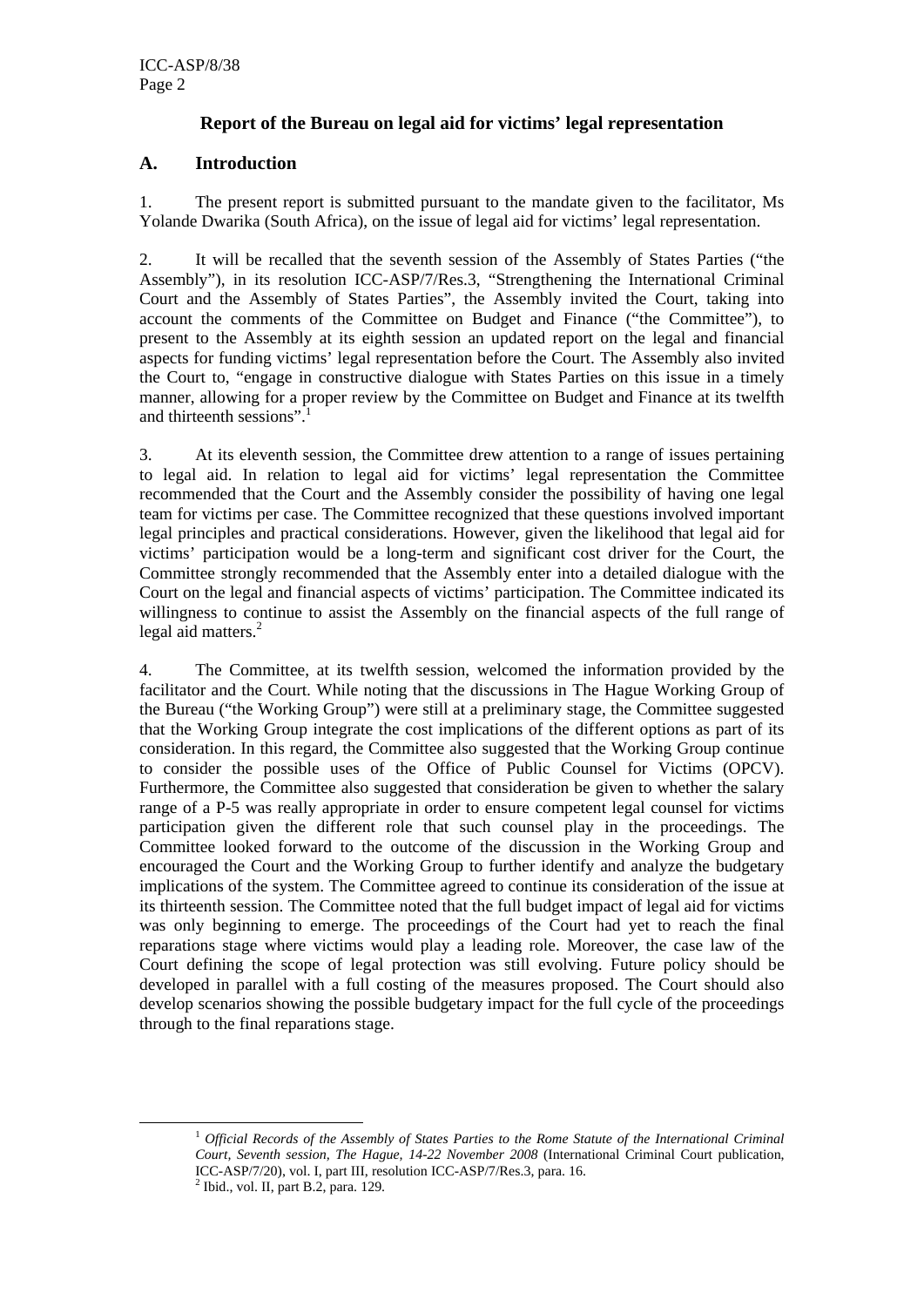## **B. Organisation of work**

5. The Working Group held four meetings, on 30 March, 10 June, 8 July and 9 September 2009, respectively, during which the facilitator conducted discussions in accordance with her discussion papers, dated 25 March and 9 June 2009.

6. In addition, the facilitator held informal discussions outside the Working Group with Court officials, members of the Committee, legal counsel and with NGOs. The facilitator briefed the Committee during its twelfth and thirteenth sessions. The facilitator also attended the seventh seminar of counsel that was held from 11-12 May 2009 and the Working Group received a short briefing on issues pertaining to the topic of victims' legal representation that arose during the seminar. The facilitator also informed the Working Group that she sat in as an observer during a meeting of the Court with legal representatives and NGOs, held from 6 - 7 July 2009.

7. Upon enquiry of the facilitator on the existence of judicial reviews by the Presidency concerning the issue of victims' legal representation, the Working Group was briefed by the Court during the meeting of 10 June 2009 on a decision pertaining to the determination of indigence for victims taken by the Presidency on 18 February 2009 pertaining to the Democratic Republic of Congo situation.<sup>3</sup>

8. At the meeting held on 8 July 2009, the Working Group heard the views of the Coalition for the International Criminal Court (CICC).

## **C. Approaching the issue of legal aid for victims' legal representation**

9. In approaching the issue of legal aid for victims' legal representation, the method of the Working Group has been to engage in a constructive dialogue with the Court in the preparation of its report to the Assembly, bearing in mind the Assembly mandate as well as the detailed comments by the Committee at its eleventh, twelfth and thirteenth sessions.

10. In order to fulfill the mandate provided by the Assembly, the following core elements were included by the facilitator in her discussion paper dated 25 March 2009:

- a) An analysis of the legal basis and policy framework for the funding of legal representatives for indigent victims by the Court, as well as a thorough consideration of the Court's interpretation of the existing legal framework and how this influences the policy adopted by the Court in dealing with legal aid for victims' legal representation;
- b) A consideration of the principles underlying legal aid for victims' legal representation, as well as a consideration of the practical considerations and implications;
- c) An analysis of the current structure of legal aid for victims' legal representation and the appointment of common legal representatives;
- d) A consideration of factors which influence the number of teams representing victims in a particular case, as well as the factors that influence the grouping of victims together;

<sup>3</sup> <sup>3</sup> ICC-01/04-559, dated 18 February 2009, Reasons for the Decision of the Presidency.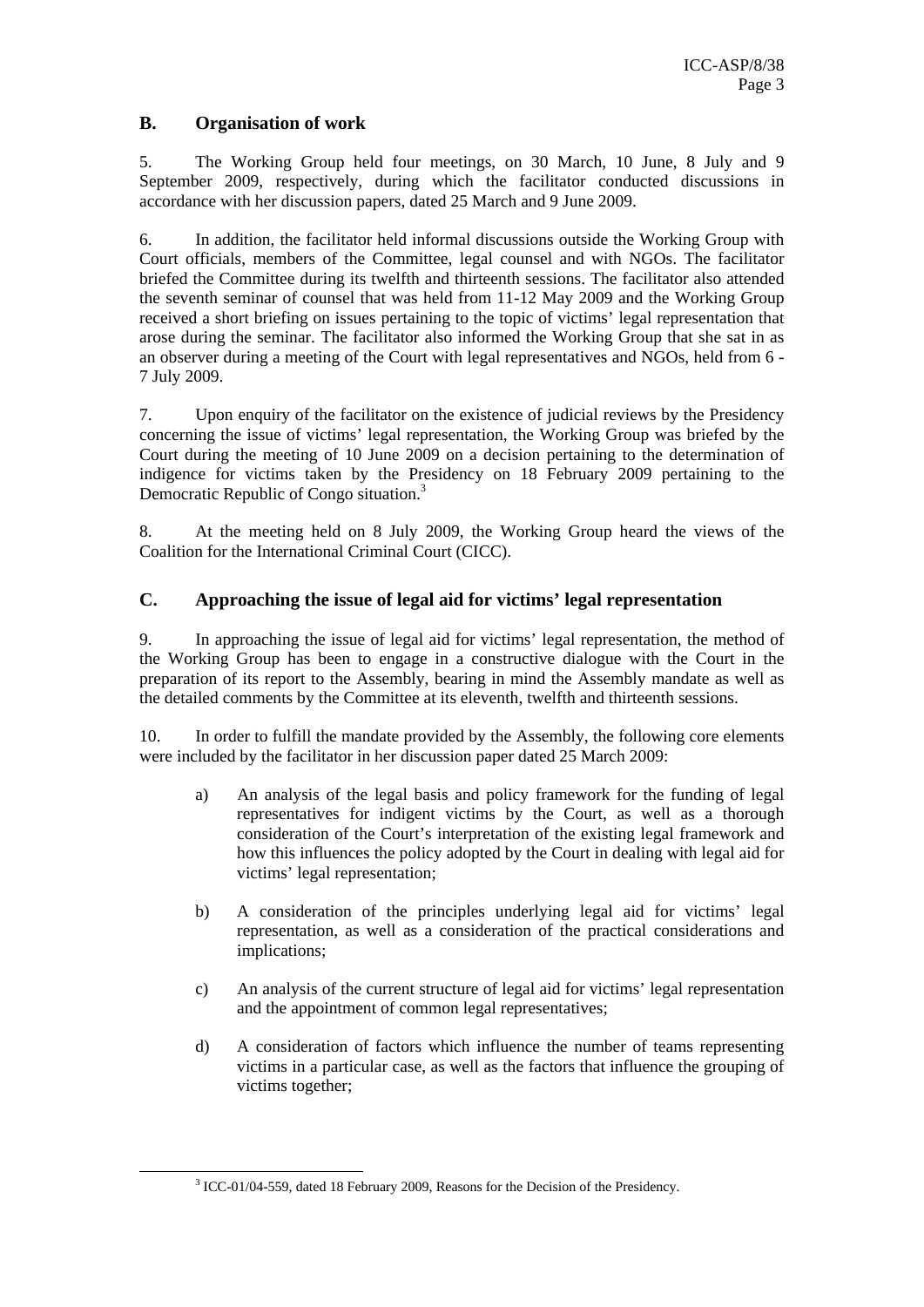- e) A consideration of the participation of victims at different stages;
- f) An analysis of the indigence criteria for victims receiving legal aid; and
- g) An analysis of the financial and budgetary implications of the legal aid system, bearing in mind the characterization of legal aid being a major cost driver, together with an exploration of measures that can be taken to find efficiencies and savings in the legal representation of victims.
- 11. In her facilitation of 9 June 2009 the facilitator raised, *inter alia*, the following issues:
	- a) The possible uses of the OPCV and the legal framework underpinning it.
	- b) A consideration of the advantages and disadvantages of having external and internal counsel, as well as a comparative analysis of the budgetary implications in the utilization of external counsel and the cost implications of maintaining internal capacity to act as counsel for victims.
	- c) The legal basis for victims' representation being at the P-5 level.
	- d) A further analysis of the indigence criteria for victims receiving legal aid.

## **D. Substantive areas of discussion**

#### *Legal basis*

12. At the outset of consideration of the issue of legal aid for victims' legal representation the Court noted that while Rule 90 of the Rules of Procedure and Evidence<sup>4</sup> contained permissive language in relation to the funding of victims' legal representation, the funding of victims' legal representation before the Court was also necessary in order to give effect to the right of victims to participate in proceedings before the Court. The Working Group was of the view that the funding of legal aid for indigent victims' legal representation was necessary in order to give effect to the right of victims' participation enshrined in the Rome Statute and recognized the inherent discretion of the Registrar to manage the financing of legal aid. The Working Group noted that the nature and scope of funding legal representation of victims continue to be monitored in light of the evolving practice of the Court and other relevant developments.

13. The Working Group endorsed the conclusion contained in the Court's report that while the legal basis for funding legal representation of victims is not the same as that for the defence, legal representation of victims before the Court must be funded through the legal aid scheme of the Court if the rights afforded to victims in the Statute are to be exercised effectively. The Working Group further endorsed the view that while the principles that underlie the legal aid scheme for victims are broadly the same as those for the defence, there are certain differences that need to be taken into account in conceptualizing and implementing the legal aid system for victims. These differences arise from the particular role played by victims in the proceedings, the greater number and distant geographical location of the victims and the need to enable legal representatives to maintain regular contact with them.

<sup>4</sup> *Official Records of the Assembly of States Parties to the Rome Statute of the International Criminal Court, First session, New York, 3-10 September 2002* (International Criminal Court publication, ICC-ASP/1/3), part II.A, Rule 90.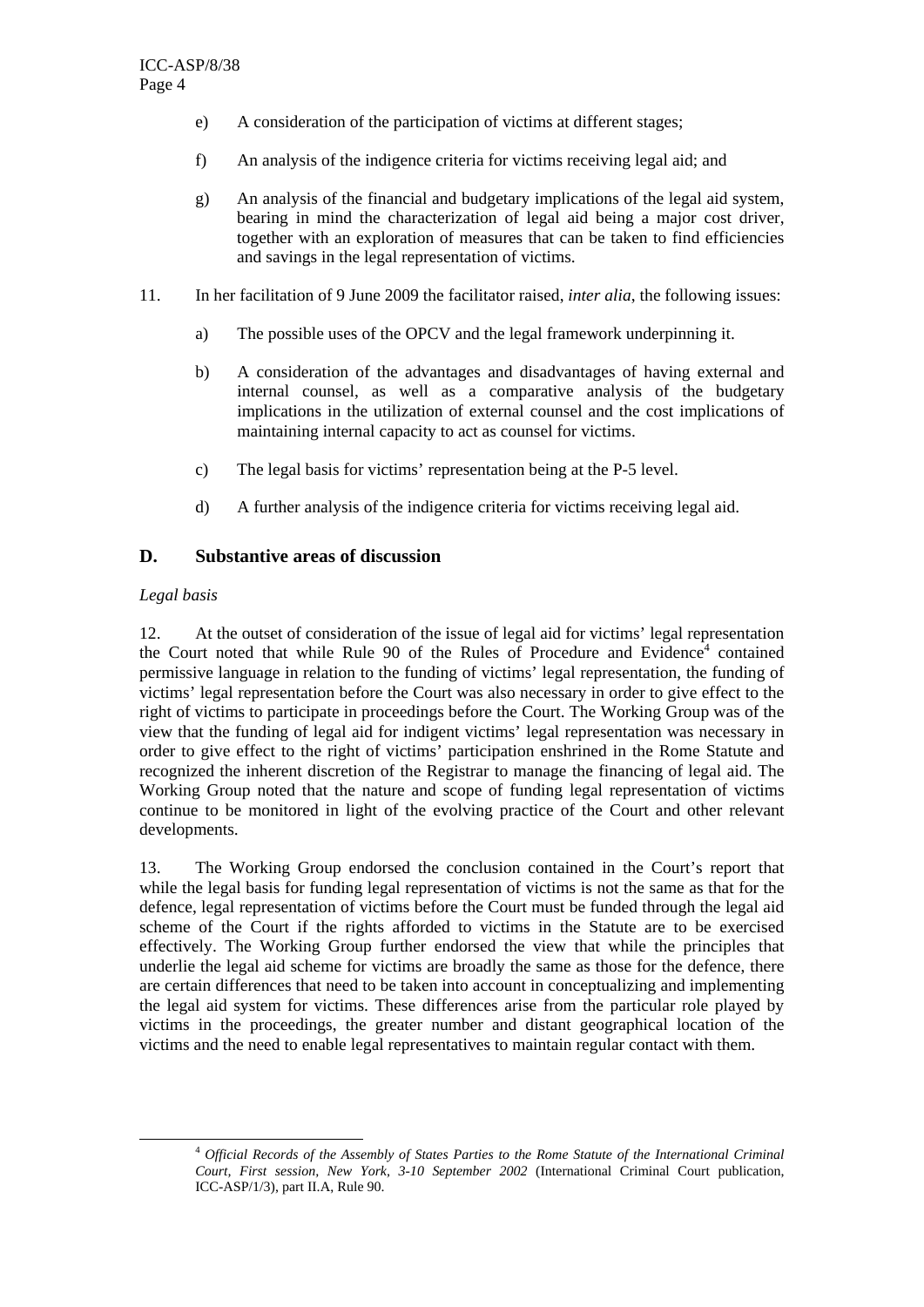#### *External and internal counsel*

14. At its meeting of 10 June 2009, the Working Group was briefed by the Office of Public Counsel for Victims on the two areas in which the OPCV provides assistance to victims, i.e. the provision of legal advice and assistance, upon request, to external counsel representing victims, as well as where the OPCV had been directly appointed by Chambers as victims' legal representative. The Working Group engaged in a discussion around the role, functions and activities of the OPCV.

15. The Court expressed its views on the advantages and disadvantages of the utilisation of in-house counsel, as well as the advantages and disadvantages of the utilisation of external counsel in the legal representation for victims. As regards the financial implications of representation by external counsel as opposed to in-house counsel, the Working Group requested the Court to include in its final report comparative cost tables for external counsel and internal counsel.

16. In general, the Working Group was of the view that the Court was yet to experience a full judicial cycle and that additional information was necessary to determine the long term consequences of the utilization of external and/or internal counsel, in accordance with the Committee's suggestion. The Working Group also expressed the need for more detailed information including a common baseline for the calculation of the different costs to enable a thorough budgetary comparison between the uses of external and/or internal counsel.

17. The Working Group endorsed the Court's conclusion that the relationship between the role of external counsel representing victims and that of the OPCV and the corresponding level of resources to be allocated to the OPCV requires further consideration and should be kept under review. Furthermore, the Working Group concurred with the view of the Court that there are sound policy reasons to provide resources for external counsel experienced in criminal proceedings to represent victims participating in Court proceedings or seeking reparations, so long as there is no duplication with the role played by in-house counsel.

## *Number of teams*

18. The Working Group noted the conclusion drawn by the Court that the number of legal teams is a more important cost driver for legal aid for victims than the number of victims. The Working Group also welcomed the conclusion of the Court that as far as possible, resources from the legal aid scheme would be provided to one team of legal representatives per case in the trial phase, bearing in mind that there may be occasions where it is necessary to have more than one team such as where a conflict of interest arises.

## *Level of P-5*

19. At its twelfth session, the Committee suggested that consideration be given to whether the salary range of a P-5 was appropriate in order to ensure competent legal counsel for victims' participation given the different role that such counsel play in the proceedings.

20. There were differences of views expressed in the Working Group. While the importance of victims' participation was recognized, some delegations were of the view that the principle of equality of arms had been established to ensure equality for the defence and the prosecution in dealing with evidentiary matters, but noted that it did not apply in the context of victims' participation. It was however also noted that the equality of arms principle did not constitute a basis for the Court's practice to appoint counsel for victims at the P-5 level, but that external counsel needed this level of experience for their role. The Working Group also took into consideration that external counsel were usually appointed from the same list of counsel and that there was a possibility of negative signals being sent should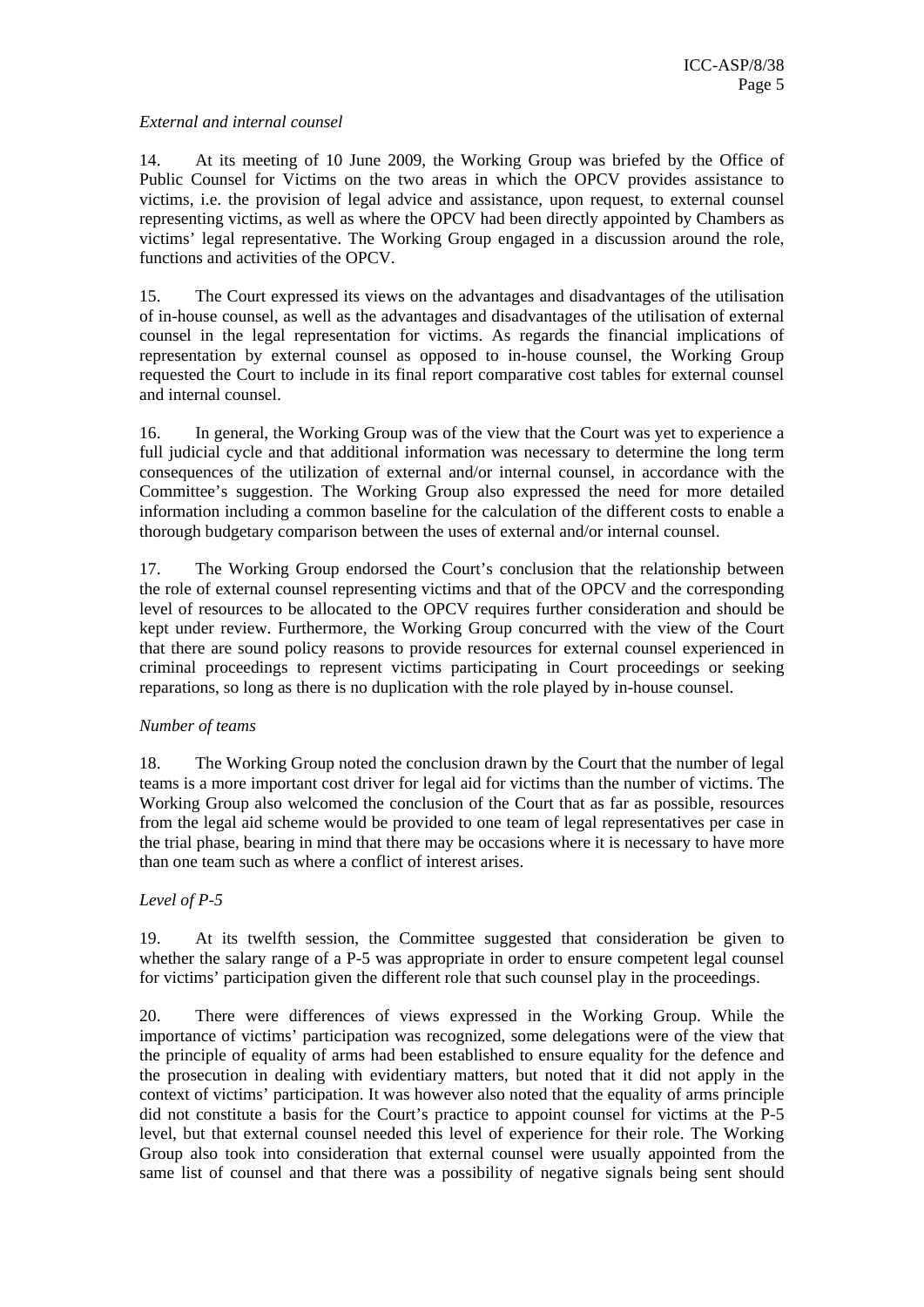victims' legal counsel be remunerated at a lower level. General support was expressed for the position that a counsel representing a group of victims should participate in the proceedings on the same footing as the defence and should continue to be remunerated at the P-5 level, to reflect the level of experience required and in order to ensure a quality legal representation for victims before the Court.

#### *Indigence*

21. As regards the method for determining the indigence of victims, the Working Group had no objections to the approach set out in the Court's report and endorsed the conclusion that, as is the current practice, the assessment of indigence of victims for the purposes of determining their entitlement to legal aid should be made on the basis of a prima facie financial assessment based on individual means and that a member of a group of victims should be assessed on the basis of ability of that member to meet the relevant proportion of the cost of representing the group.

22. The Working Group noted the Court's conclusion that the question of whether or not to adopt a different approach to calculating indigence, such as establishing a threshold of asset holdings, should be monitored in conjunction with the consideration of the same question in relation to the defence.

#### *Budgetary and financial aspects*

23. The Working Group was mindful of the Committee's suggestion to include the implications of the different options as part of its consideration. The Working Group was mindful that a full judicial cycle had not taken place, in particular the final reparations stage where victims would play a leading role. The Working Group discussed issues that would influence the cost of legal representation for victims and noted the Court's conclusion that the number of legal teams is a more important cost driver for legal aid for victims than the number of victims. In comparing the costs of having internal and external counsel, the Working Group was mindful that the Court had not yet gone through a full cycle of proceedings and that the information provided by the Court did not allow for a full comparison between the OPCV and external counsel costs. The Hague Working Group consequently decided to keep this aspect under review. The Working Group welcomed the comments of the Committee that, "in the absence of a common baseline for the calculation; the figures provided in annex II were highly unreliable and could lead an unwary reader to conclude that choosing the OPCV was automatically the most economical option without proper justification"<sup>5</sup>. Furthermore, the Working Group welcomed the recommendation in the report of the Committee's work of the thirteenth session, "that the Court revise the annex and the report once it will have established common parameters for comparison and that it report back to Committee at its fourteenth session".<sup>6</sup>

## **E. Conclusion**

24. The Working Group welcomed the constructive dialogue with the Court on this issue and the efforts made by the Court to evaluate and consider the financial and legal aspects of legal aid for victims' legal representation.

25. Bearing in mind that the Court had not completed a full judicial cycle, the Working Group welcomed the substantial progress made on the issue, the Court's report to the Assembly, as well as the conclusions contained therein.

 $\frac{1}{5}$ <sup>5</sup> Report of the Committee on Budget and Finance on the work of its thirteenth session (ICC-ASP/8/15), para. 126.

<sup>&</sup>lt;sup>6</sup> Ibid., para. 126.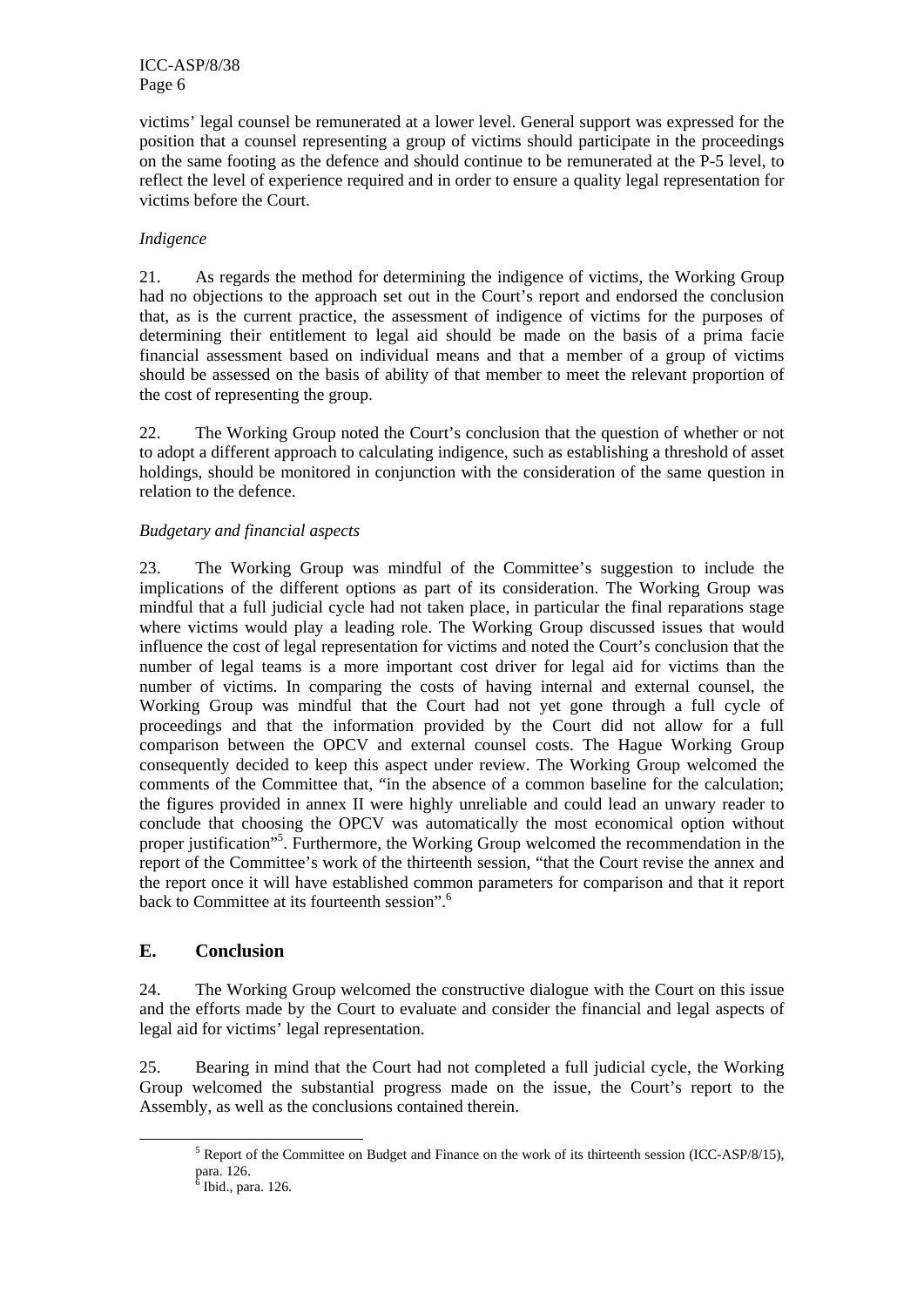26. The Working Group noted the Court's interpretation of the legal basis to fund legal aid for victims' legal representation and agreed that it was necessary to fund legal aid for indigent victims in order to give effect to their right to participate.

27. The Working Group encouraged the Court to find efficiencies and savings in the legal aid scheme and, in this regard, encouraged the appointment of one legal team per case in the trial phase as far as possible and bearing in mind the issue of conflict of interest.

28. The Working Group noted the Court's conclusion that the relationship between the role of external counsel representing victims and that of the OPCV, and the corresponding level of resources to be allocated to the OPCV, requires further consideration and should be kept under review. Furthermore, the Working Group observed that additional information was required by the Court on the budgetary analysis of internal counsel and therefore welcomed the Committee's observations at its thirteenth session.

29. Furthermore, the Working Group noted the Court's conclusion that on the question of whether or not to adopt a different approach to calculating indigence, including the possibility of establishing a threshold of asset holdings, should be monitored in conjunction with consideration of the same question in relation to the legal aid for defence.

30. This report represents the views and recommendations of the Bureau to the eighth session of the Assembly on the issue of the legal aid system for victims.

## **F. Recommendations**

31. The Working Group recommends the inclusion in the resolution on "Strengthening the International Criminal Court and the Assembly of States Parties" of the text contained in the annex.